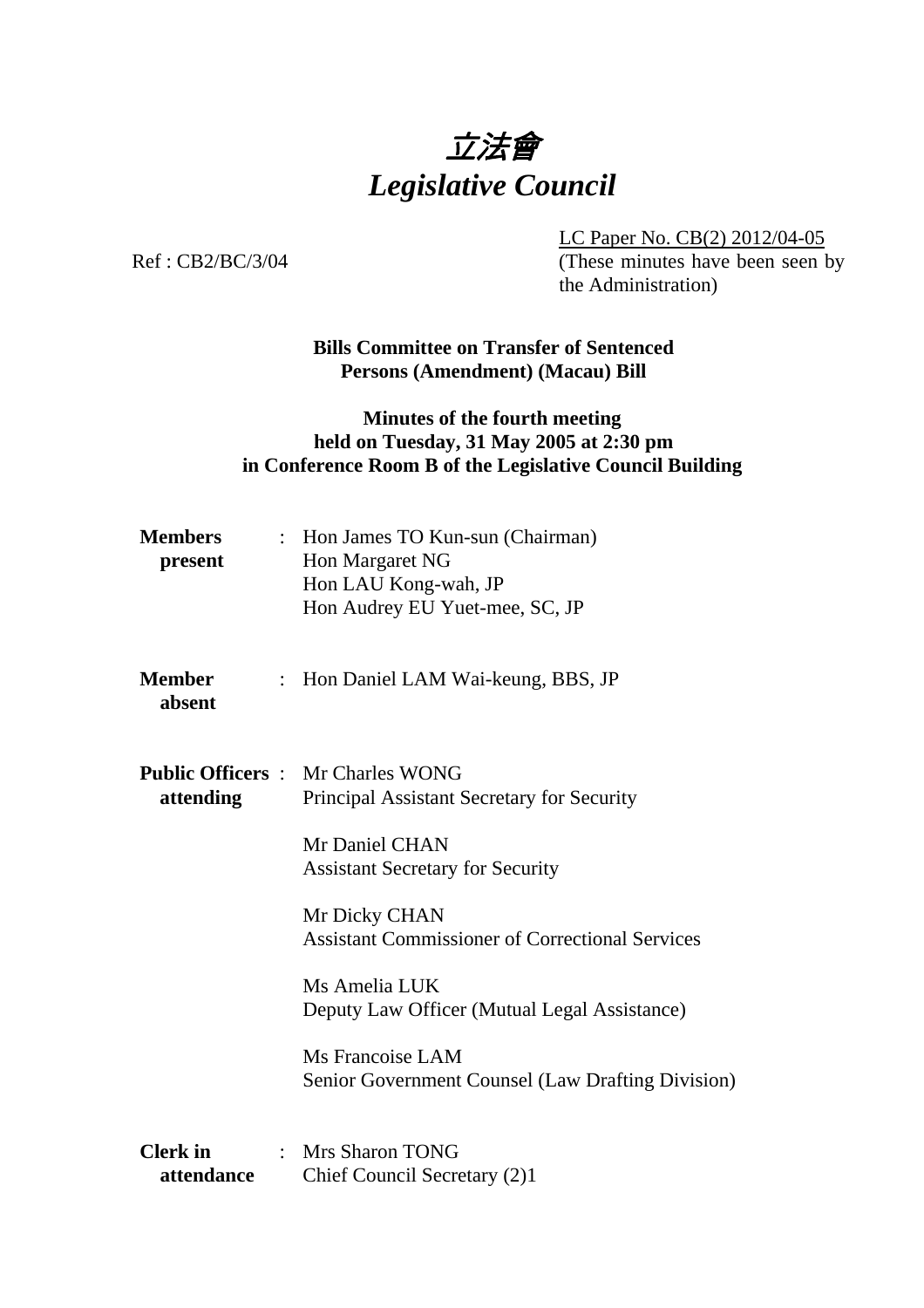| <b>Staff</b> in | : Mr Stephen $LAM$               |
|-----------------|----------------------------------|
| attendance      | <b>Assistant Legal Adviser 4</b> |
|                 |                                  |

 Mr Raymond LAM Senior Council Secretary (2)5

## **I. Meeting with the Administration**

1. The Bills Committee deliberated (index of proceedings attached at **Annex**).

2. The Bills Committee requested the Administration to provide a supplementary note explaining the adaptation of sentence for the transfer of a sentenced person to Hong Kong.

3. The Chairman suggested that flexibility should be given to the sentenced person's wish for transfer even though there was no adaptation of sentence in his favour. He also suggested that the Administration should consider making a provision to specify that once a sentenced person had consented for transfer, he would be deemed to have been convicted and sentenced by a court in Hong Kong and revocation would not be allowed.

4. The Administration agreed to draw up internal guidelines for determining "close ties" with a place when more of such cases had been established, and provide a copy of the guidelines to the Panel on Security. The Administration also agreed to inform the Panel on Security of the progress of implementation of the Arrangement on the Transfer of Sentenced Persons between the Hong Kong Special Administrative Region Government and the Macau Special Administrative Region Government one year after the Arrangement had come into operation.

## **II. Any other business**

5. The Chairman concluded that, subject to the information to be provided by the Administration, the Bills Committee had concluded its examination of the Bill.

6. The Administration indicated its intention for the Bill to resume its Second Reading debate at the Council meeting on 29 June 2005.

7. The Bills Committee noted that a written report would be made to the House Committee on 10 June 2005. If the Second Reading debate on the Bill was to resume on 29 June 2005, the deadline for giving notice of moving Committee Stage amendments would be 20 June 2005.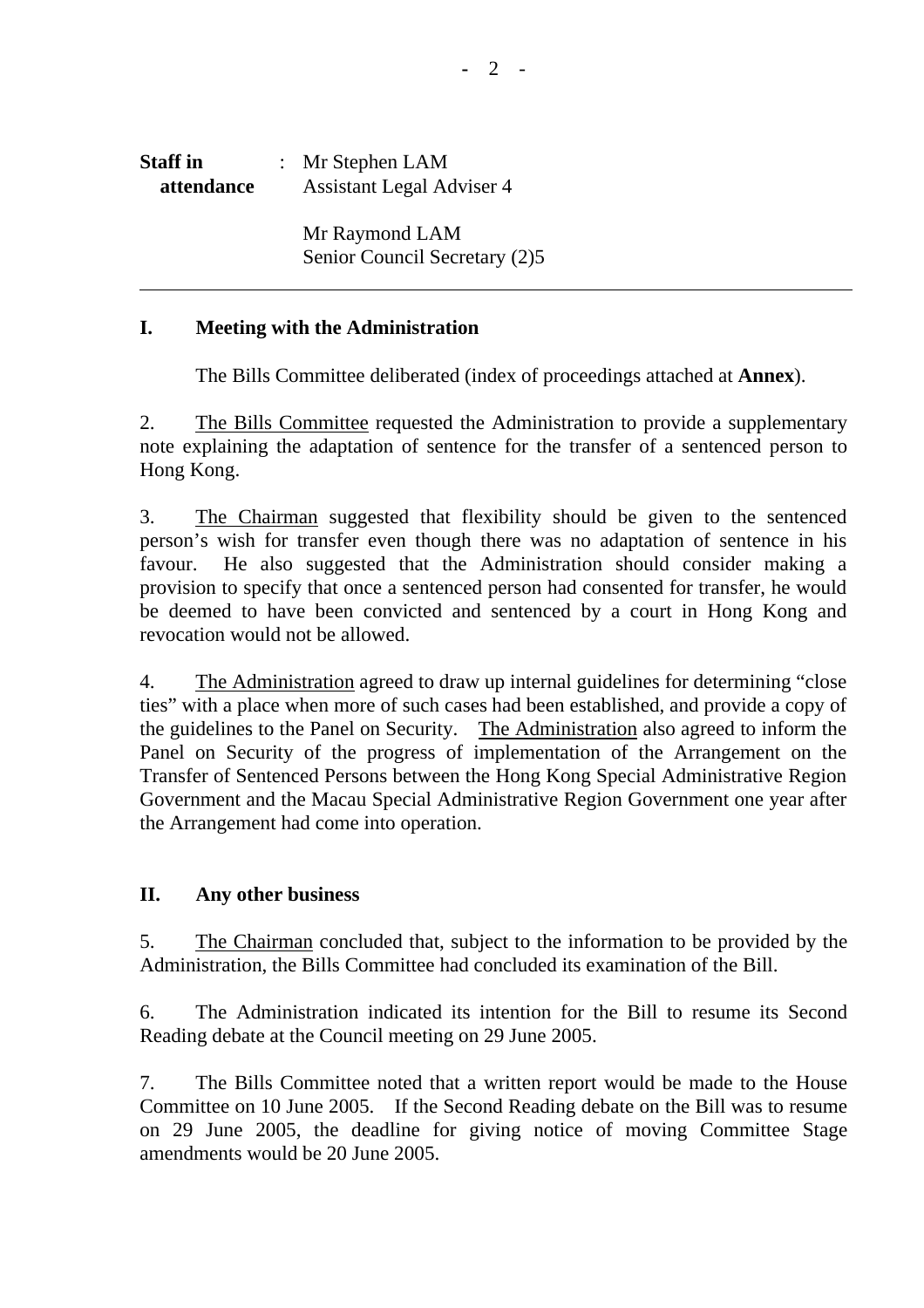8. The meeting ended at 3:55 pm.

Council Business Division 2 Legislative Council Secretariat 20 June 2005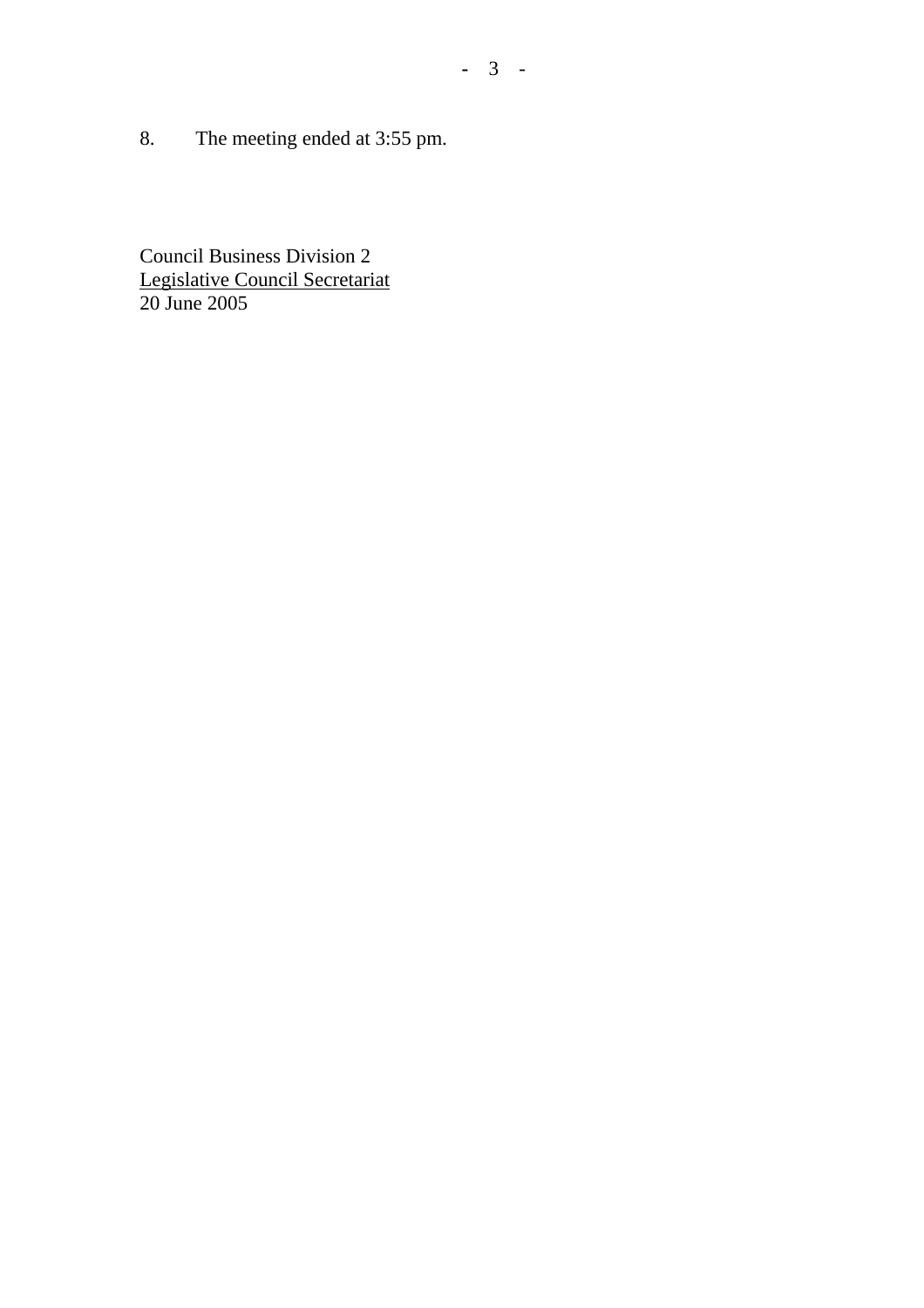## **Proceedings of the meeting of the Bills Committee on Transfer of Sentenced Persons (Amendment) (Macau) Bill on Tuesday, 31 May 2005 at 2:30 pm in Conference Room B of the Legislative Council Building**

| <b>Time marker</b>           | <b>Speaker</b>                                                                    | Subject(s)                                                                                                                                                                                                                                                                               | <b>Action</b><br><b>Required</b>                                                                                                                            |
|------------------------------|-----------------------------------------------------------------------------------|------------------------------------------------------------------------------------------------------------------------------------------------------------------------------------------------------------------------------------------------------------------------------------------|-------------------------------------------------------------------------------------------------------------------------------------------------------------|
| $000000 -$<br>000139         | Chairman                                                                          | Opening remarks                                                                                                                                                                                                                                                                          |                                                                                                                                                             |
| $000140 -$<br>001232         | Admin                                                                             | Briefing on the Administration's<br>response to issues raised at the<br>Bills Committee meeting on 18<br>April 2005 (LC Paper No.<br>$CB(2)1667/04-05(01))$                                                                                                                              |                                                                                                                                                             |
| $001233 -$<br>005635         | Hon Margaret NG<br>Chairman<br>Hon LAU Kong-wah<br>Hon Audrey EU<br>ALA4<br>Admin | Adaptation of sentence;<br>suggestion that flexibility<br>should be given to the sentenced<br>person's wish for transfer even<br>though there was no adaptation<br>of sentence in his favour                                                                                             | Admin to provide a<br>supplementary note<br>explaining the<br>adaptation of<br>sentence for the<br>transfer of a<br>sentenced person to<br><b>Hong Kong</b> |
| $005636 -$<br>010649         | Chairman<br>Admin<br>Hon Margaret NG<br>Hon LAU Kong-wah                          | Suggestion that the<br>Administration should consider<br>making a provision to specify<br>that once a sentenced person<br>had consented for transfer, he<br>would be deemed to have been<br>convicted and sentenced by a<br>court in Hong Kong and<br>revocation would not be<br>allowed |                                                                                                                                                             |
| $010650 -$<br>011229         | Chairman<br>Admin                                                                 | Rights and benefits of sentenced<br>persons on transfer; amnesty,<br>pardon and commutation in the<br>transferring jurisdiction                                                                                                                                                          |                                                                                                                                                             |
| Clause-by-clause examination |                                                                                   |                                                                                                                                                                                                                                                                                          |                                                                                                                                                             |
| $011230 -$<br>011359         | Chairman                                                                          | Examination of the proposed<br>section 2 of the Transfer of<br><b>Sentenced Persons Ordinance</b><br>(TSPO)                                                                                                                                                                              |                                                                                                                                                             |